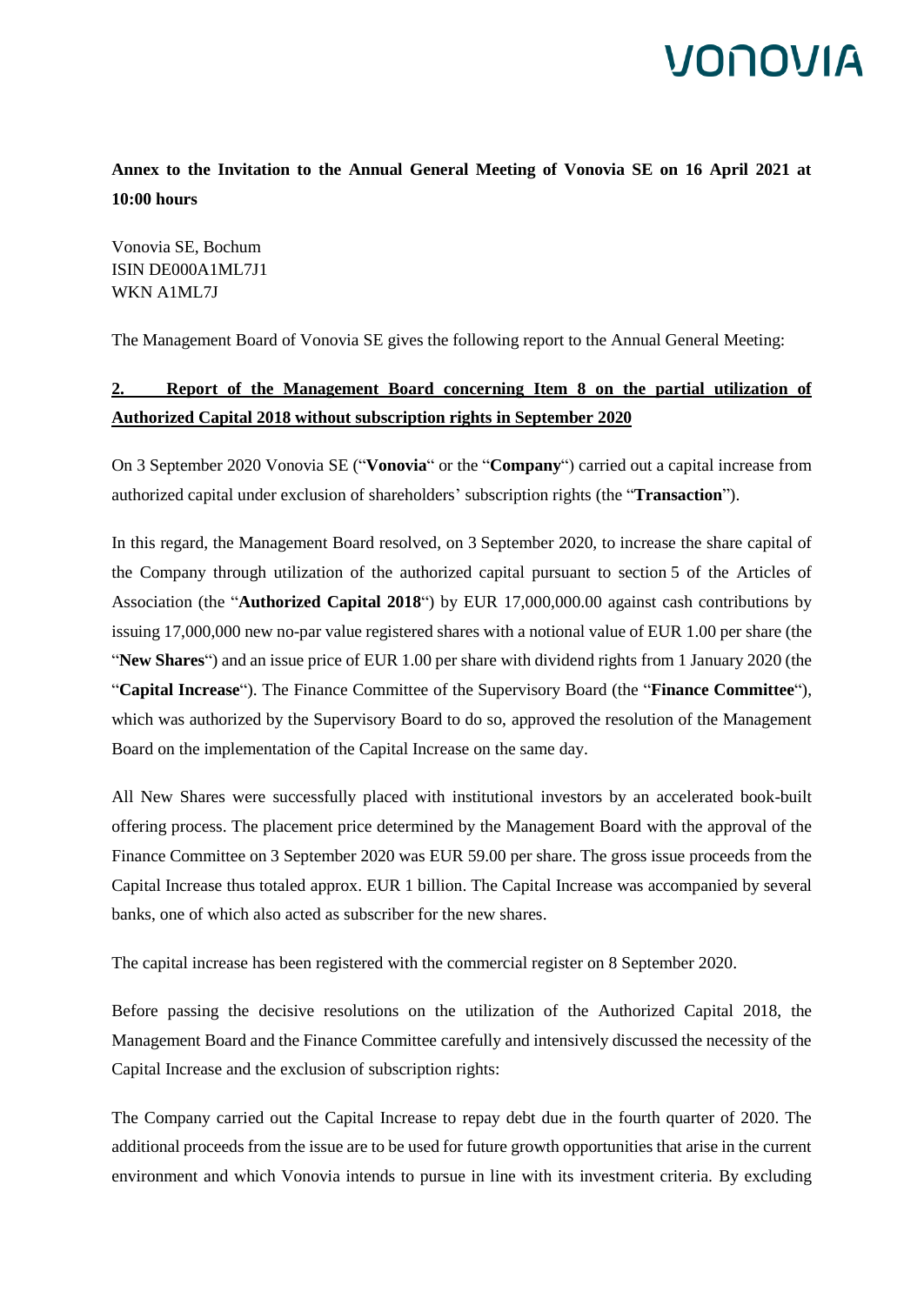## VONOVIA

shareholders' subscription rights, the Company has made use of an option to exclude subscription rights in the event of a cash capital increase as provided for in the Articles of Association and sections 203(2), 186(3) sentence 4 AktG.

The Capital Increase represented approx. 3.1% of the then current share capital. When determining the price, the requirements of sections 203(2), 186(3) sentence 4 AktG and the specifications to these requirements stipulated in the Authorized Capital 2018 were also observed. According to these requirements, the price of the new shares may not be significantly lower than the stock exchange price of the Company's shares.

The closing price of the Vonovia share on Xetra on the day of the determination of the issue price was EUR 61.48. Hence, the placement price (as the relevant issue price within the meaning of section 186(3) sentence 4 AktG) was not significantly lower than the market price.

Further, such exclusion of subscription rights was necessary in order to utilize what the management considered a favorable market situation for this capital measure at the time of the partial utilization of the Authorized Capital 2018 with short notice and to achieve the highest possible issue proceeds by fixing a price close to the market.

The subscription period of at least two weeks required when granting a subscription right (section 186(1) sentence 2 AktG) would not have allowed a short-term reaction to the current market conditions.

In addition, if subscription rights had been granted, the final subscription price would have had to be announced no later than three days before the expiration of the subscription period (section 186(2) sentence 2 AktG). Due to the longer period between price determination and completion of the capital increase and the volatility of the stock markets, there is a higher market and price change risk than with a share issuance without subscription rights. Therefore, a successful placement in the event of a capital increase with subscription rights would have required a corresponding discount on the market price when determining the price and would probably have led to conditions that are not comparably close to market conditions.

Furthermore, the interests of the shareholders were adequately safeguarded by fixing prices close to the stock market price. Due to liquid stock exchange trading shareholders are in principle able to maintain their relative shareholding in the company by way of an acquisition via the stock exchange at comparable conditions. In addition, the issuance of the New Shares close to the stock exchange price ensured that the Capital Increase did not lead to a significant economic dilution of the shareholders' interests.